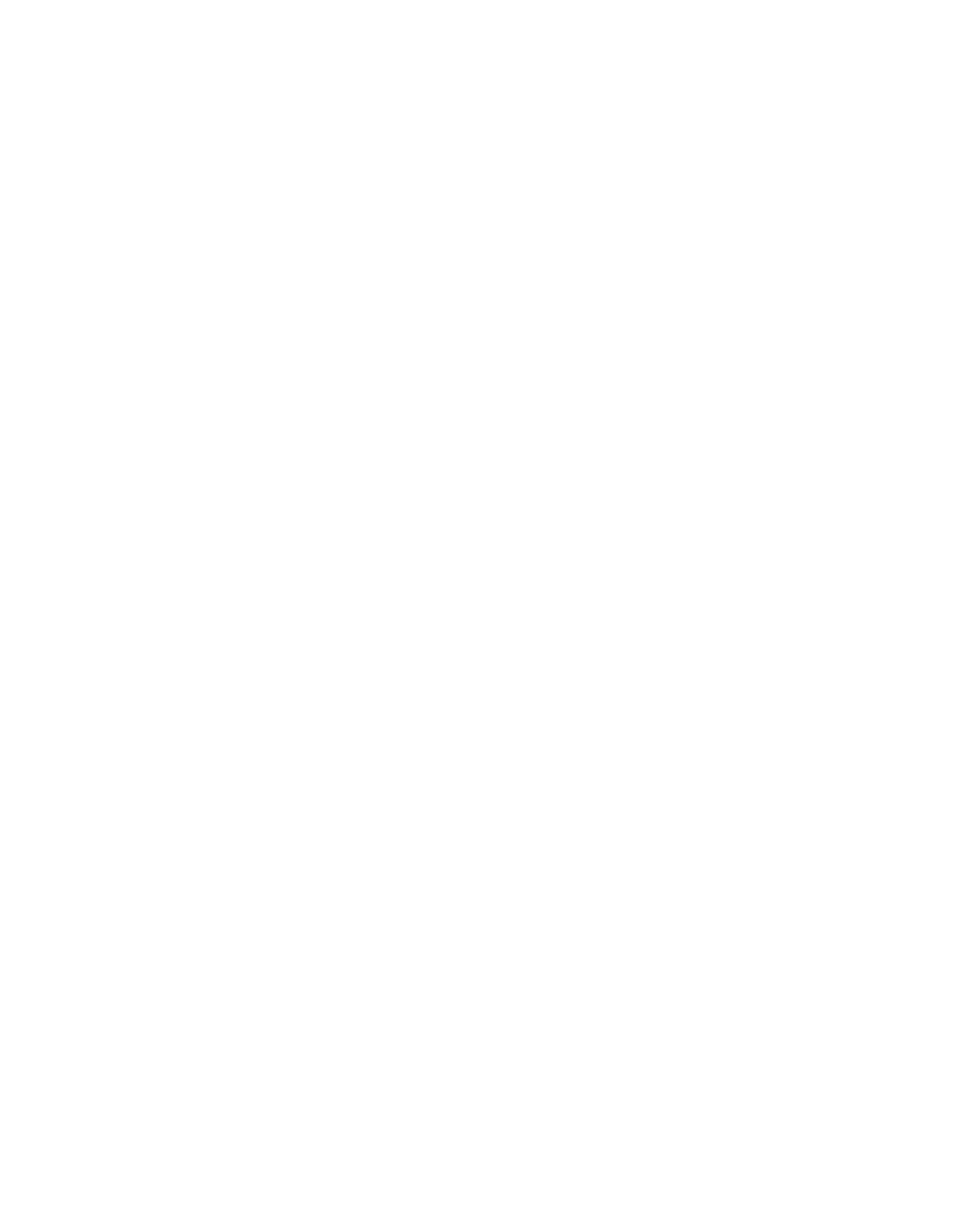#### **The Alberta Utilities Commission**

Decision 2014-043: Heritage Wind Farm Development Inc. Heritage Wind Farm Power Plant Time Extension Application No. 1610307 Proceeding ID No. 3065

February 21, 2014

Published by

The Alberta Utilities Commission Fifth Avenue Place, Fourth Floor, 425 First Street S.W. Calgary, Alberta T2P 3L8

Telephone: 403-592-8845 Fax: 403-592-4406

Website: [www.auc.ab.ca](http://www.auc.ab.ca/)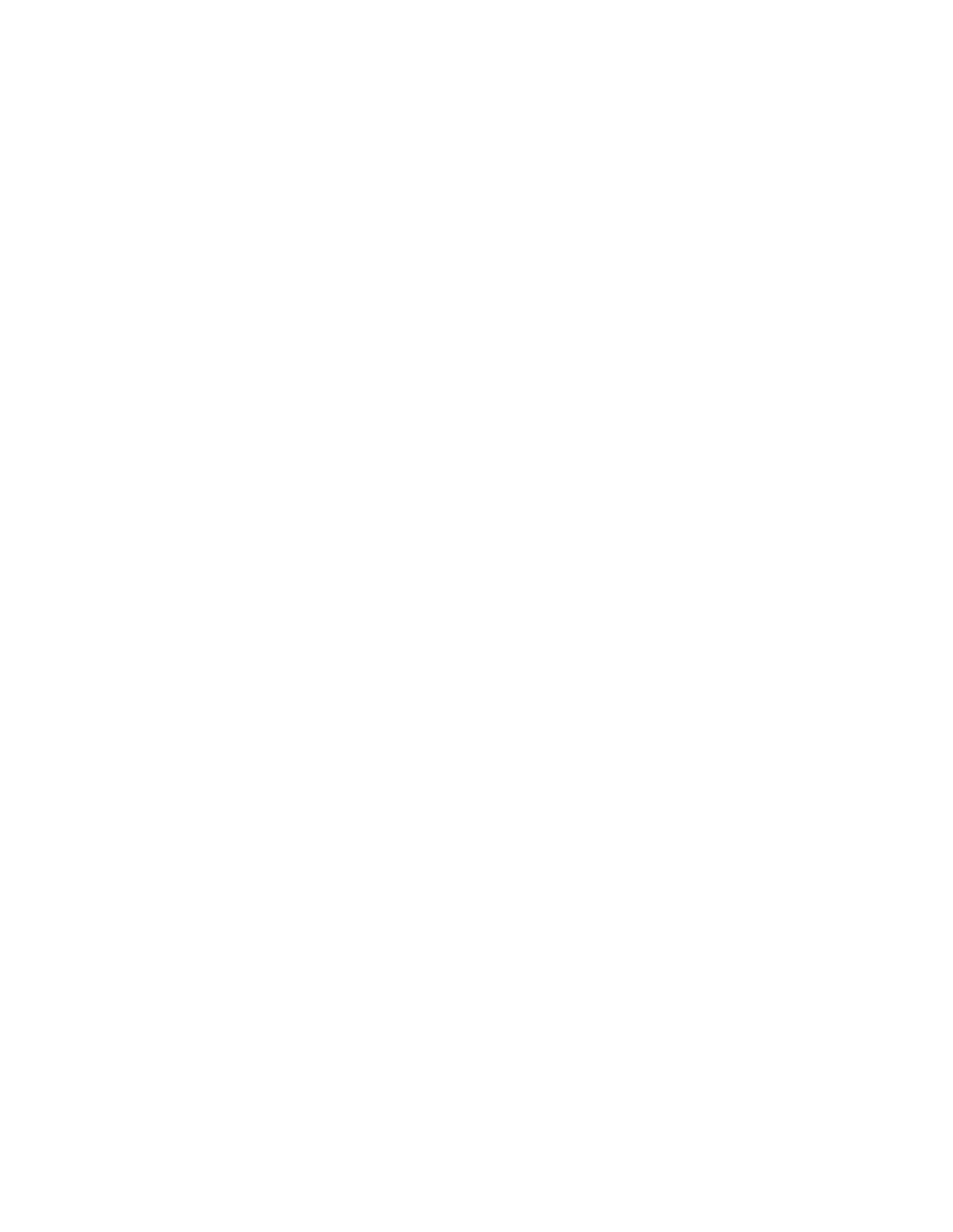| Heritage Wind Farm Development Inc.   | <b>Decision 2014-043</b>       |
|---------------------------------------|--------------------------------|
| <b>Heritage Wind Farm Power Plant</b> | <b>Application No. 1610307</b> |
| <b>Time Extension</b>                 | Proceeding ID No. 3065         |

## **1 Introduction**

1. Heritage Wind Farm Development Inc. (Heritage), pursuant to approval No. [U2011-210,](http://www.auc.ab.ca/applications/orders/utility-orders/Utility%20Orders/2011/U2011-210.pdf) **1** has approval to construct and operate a 291 megawatt (MW) power plant designated as the Heritage wind farm power plant. The construction completion date for the power plant was stipulated to be on or before May 30, 2014.

2. Heritage, by Application No. 1610307, registered on February 5, 2014, filed an application with the Commission under sections 11 and 19 of the *Hydro and Electric Energy Act*  requesting a time extension from May 30, 2014 to the fourth quarter of 2017.

#### **2 Background**

3. The power plant is located in the following locations:

- sections 1, 5, 8 and 10 of Township 8, Range 29, west of the Fourth Meridian
- sections 13, 22, 23, 24, 26, 27, 32 and 36 of Township 7, Range 29, west of the Fourth Meridian
- sections 18, 19, 20 and 21 of Township 7, Range 28, west of the Fourth Meridian

4. Heritage submitted that due to lack of a suitable remedial action scheme and transmission facilities in southern Alberta, the power plant would not be complete before May 30, 2014. Heritage anticipated that the Goose Lake/Castle Rock Ridge to Chapel Rock 240/500-kilovolt transmission line, which is required for the full production of the power plant, would not be fully operational until the fourth quarter of 2017.

## **3 Findings**

 $\overline{a}$ 

5. Heritage has provided information respecting the need, nature and the duration of the requested time extension. Based upon the information provided, Heritage has demonstrated that the requested time extension is of a minor nature, but necessary in order for Heritage to complete the power plant.

6. Due to the minor nature of the application, a notice of application was not issued and therefore a hearing was not required. The Commission considered that its decision would not directly and adversely affect the rights of a person pursuant to Section 9 of the *Alberta Utilities Commission Act*.

**<sup>1</sup>** Power Plant Approval No. U2011-210: Application No. 1480111, Proceeding ID No. 276, June 2, 2011.